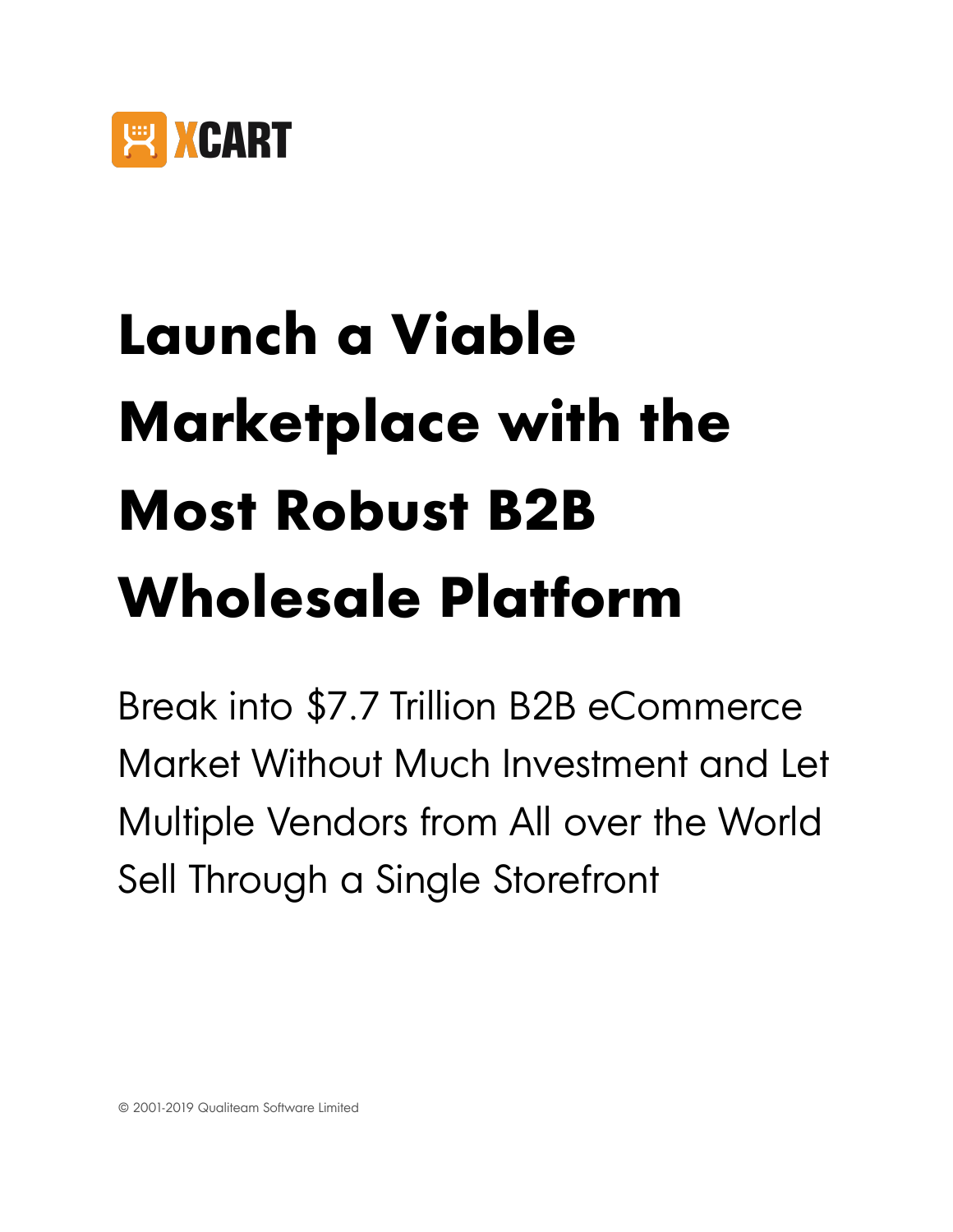## Gain a Lot of Momentum with B2B eCommerce Software



B2B digital commerce has evolved dramatically within the last few years and came to be twice as big as B2C one. No wonder that, as of today, 93% of B2B buyers prefer buying online rather than from a salesperson in-store.

What is more, modern B2B buyers are no longer satisfied with shattered, scraped-together, rough-and-ready digital experiences. They prefer omni-channel experience, allowing them to view information about products or services, monitor sales, accept returns and exchanges across all channels.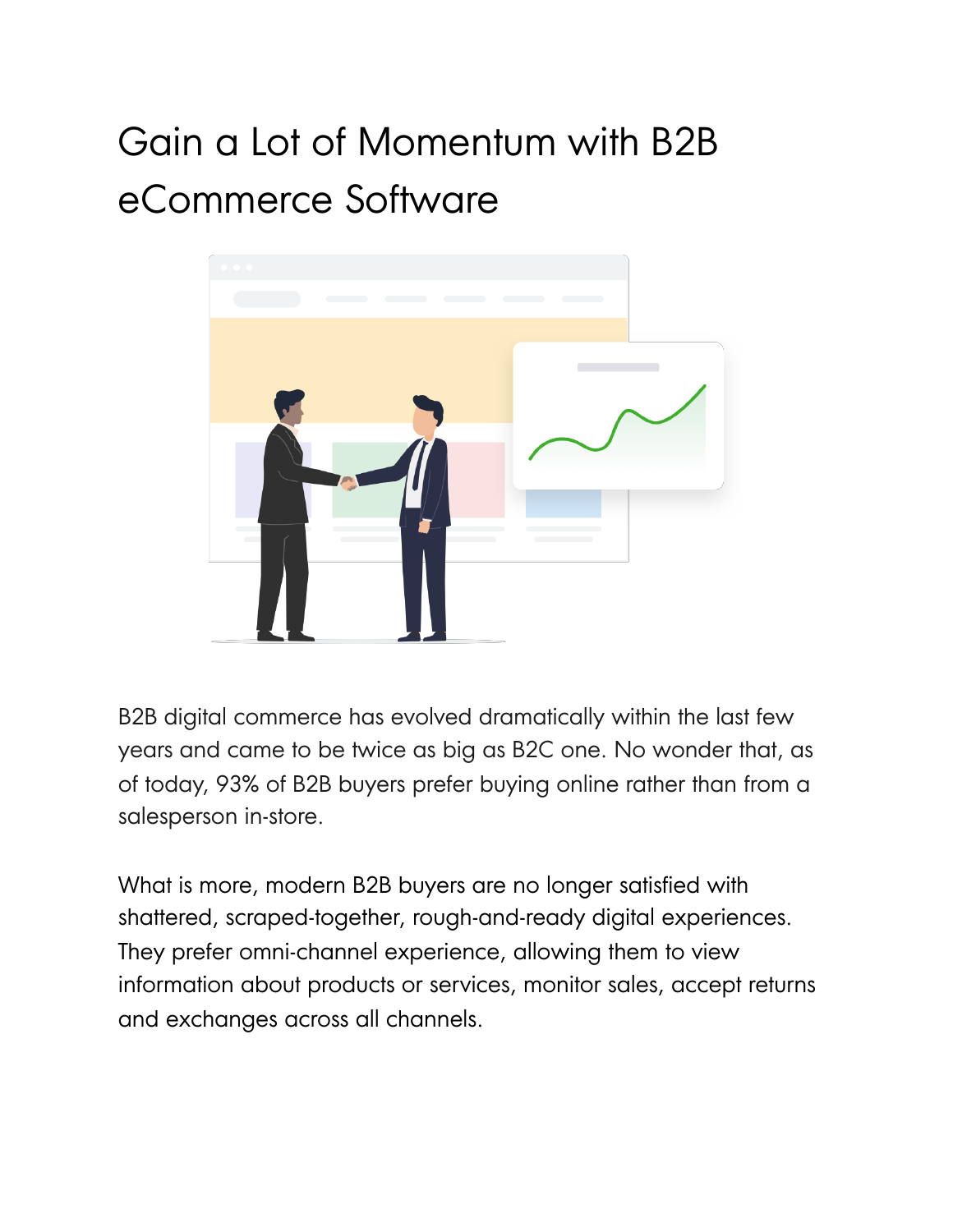With X-Cart B2B eCommerce software, satisfying your B2B and wholesale buyers' expectations is a breeze. It has pretty much everything to help you build a better relationship with B2B companies.

#### **No Hidden Expenses**

With X-Cart, you'll never be tied up with commissions, as opposed to other B2B software tools, such as Demandware. Its users are doomed to share 1% of online sales with the platform.

## **Cheaper Than Any Other B2B Solution**

X-Cart B2B eCommerce solution costs 10 times less than Magento's B2B starting edition. Hosting your store on our servers is 66.5% more cost-effective than using Netsuite.

#### **24/7 Customer Support**

You get around the clock technical support — 356 days a year, day and night. Unlimited requests. Up to 30 min response time for urgent issues.

### **3-Step Sign Up Process**

Create a vendor account in a few simple steps and start selling. All without costly and time-consuming eCommerce B2B development. That's our job.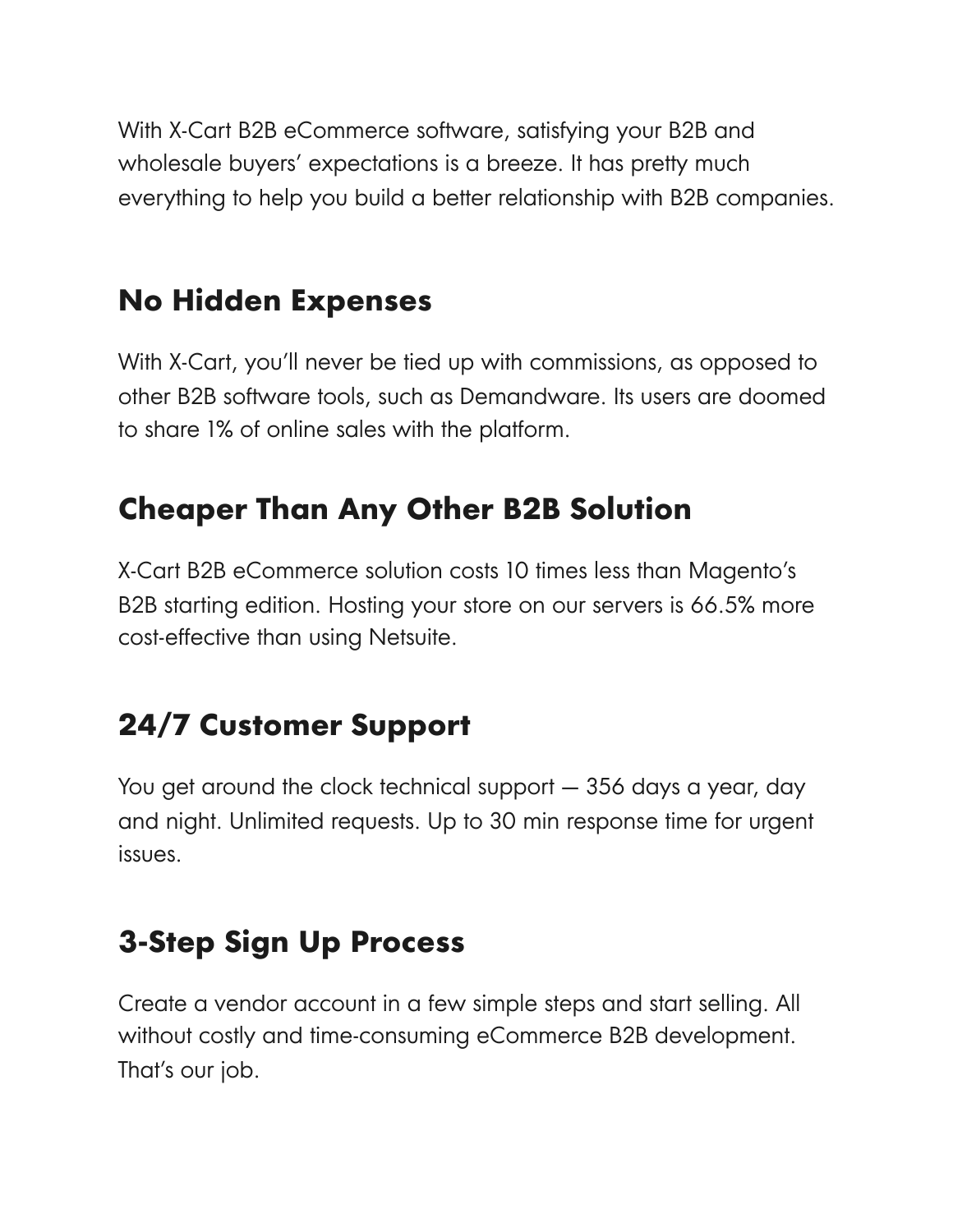Get Equipped With Every Tool to Create Effortless B2B Shopping **Experience** 

#### **Pre-built integrations with complex systems**

Step up the pace by natively connecting your existing ERP, CRM, POS, accounting, inventory, manufacturing, and marketing automation systems without writing a single line of code. We've got ready solutions, like nChannel or Segment, that will bridge the gap between your business and other complex systems, allowing them to focus on delivering excellent customer service instead of just trying to learn the ropes.

#### **B2B-Centric Options for Promotion**

Extended system of reviews, powerful rating system, special offers of all kinds, reporting and analytics tools, and other promotional capabilities will improve the effectiveness of your B2B marketing efforts.

#### **Omni-Channel Content Management**

With X-Cart B2B eCommerce platform it's a pleasure to offer native multi-channel sales and marketing experience for vendors from all over the globe. Easily translate your storefront into German, Arabic, Chinese and other languages. Accept local currency and offer payment options your shoppers are used to.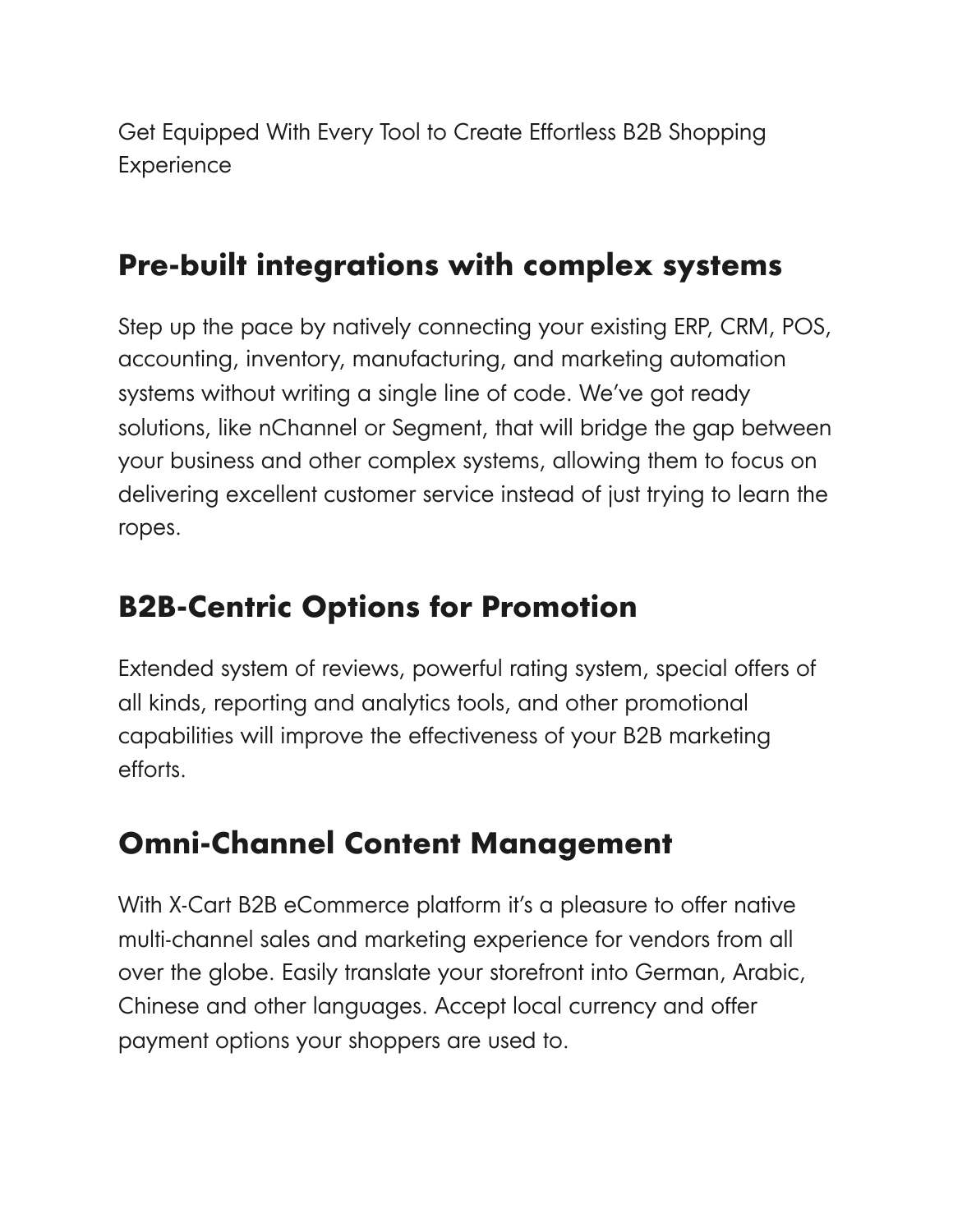#### **Support of Various Business Models**

X-Cart gated wholesale platform offers robust catalog management systems, viable options for promotion, content and order management solutions for different business models — distributors, retailers, resellers, and direct high-profile B2C customers.

## **Support of Complex Workflows & Customer's Self-Management**

Having signed up for your B2B wholesale platform, retailers are granted with an extended range of options: inventory management, payment processing, fulfillment, shipping rules, and customer service. Examples include access to order & transaction history per vendor, bulk order approvals and inventory editing, purchase authorizations, order returns & reports, automatic commission transfer, custom quotes, dynamic memberships & wholesale pricing, and a lot more.



The X-Cart team has a Multi-Vendor module that is more robust than others, and because of the underlying framework, the client would be able to extend the module to his needs along with other parts of X-Cart.

— Gary Pettigrew, Web Architect at WeBuyBlack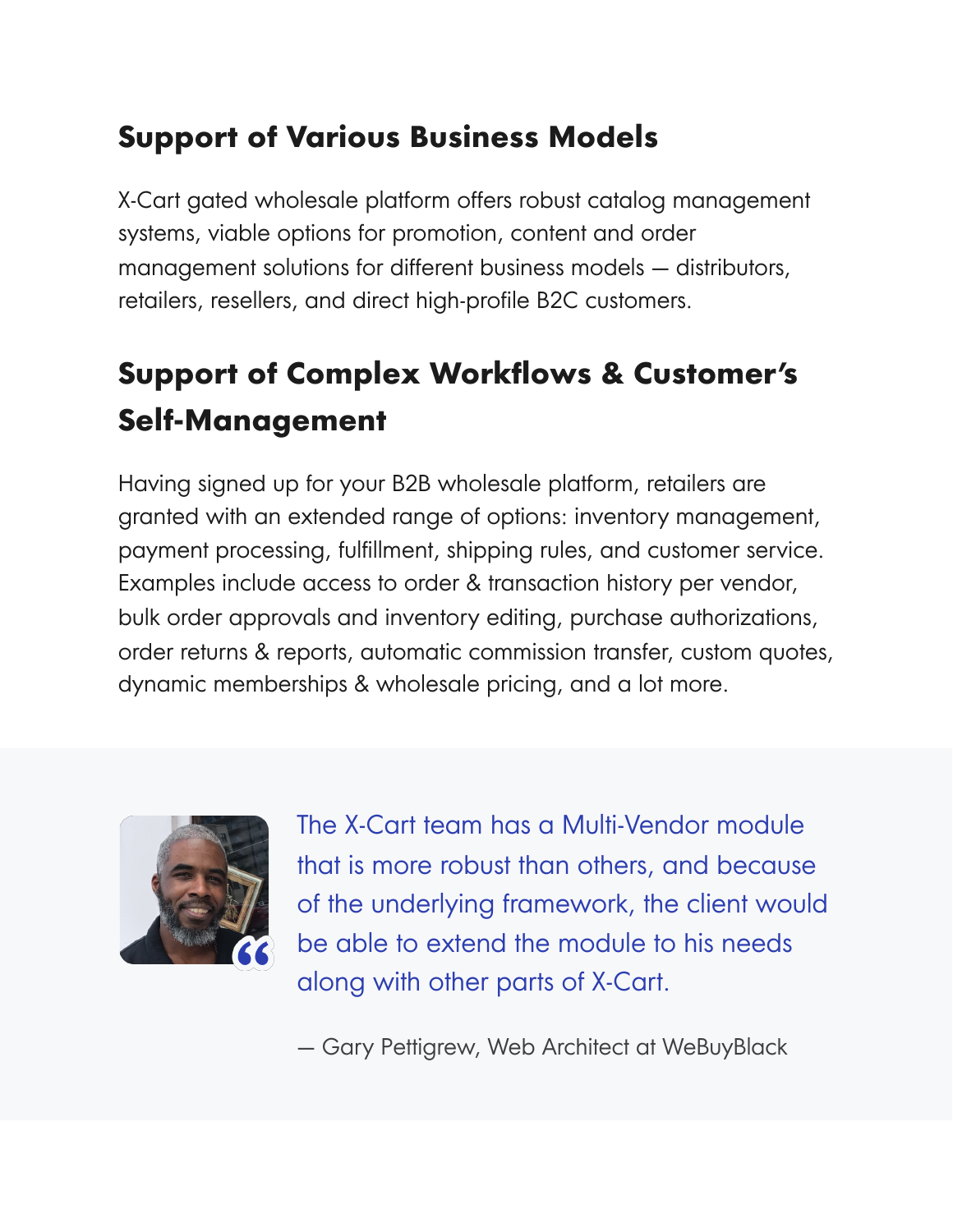#### **For Admins**

- Automatically split your vendors' revenue with PayPal adaptive payments
- Full admin control over vendors, their products, and even pricing
- Flexible shipping system no matter if your vendors ship from a single warehouse or separate shops

#### **For Vendors**

- Easy vendor sign up process
- Separate vendor storefront & admin area
- Convenient inventory management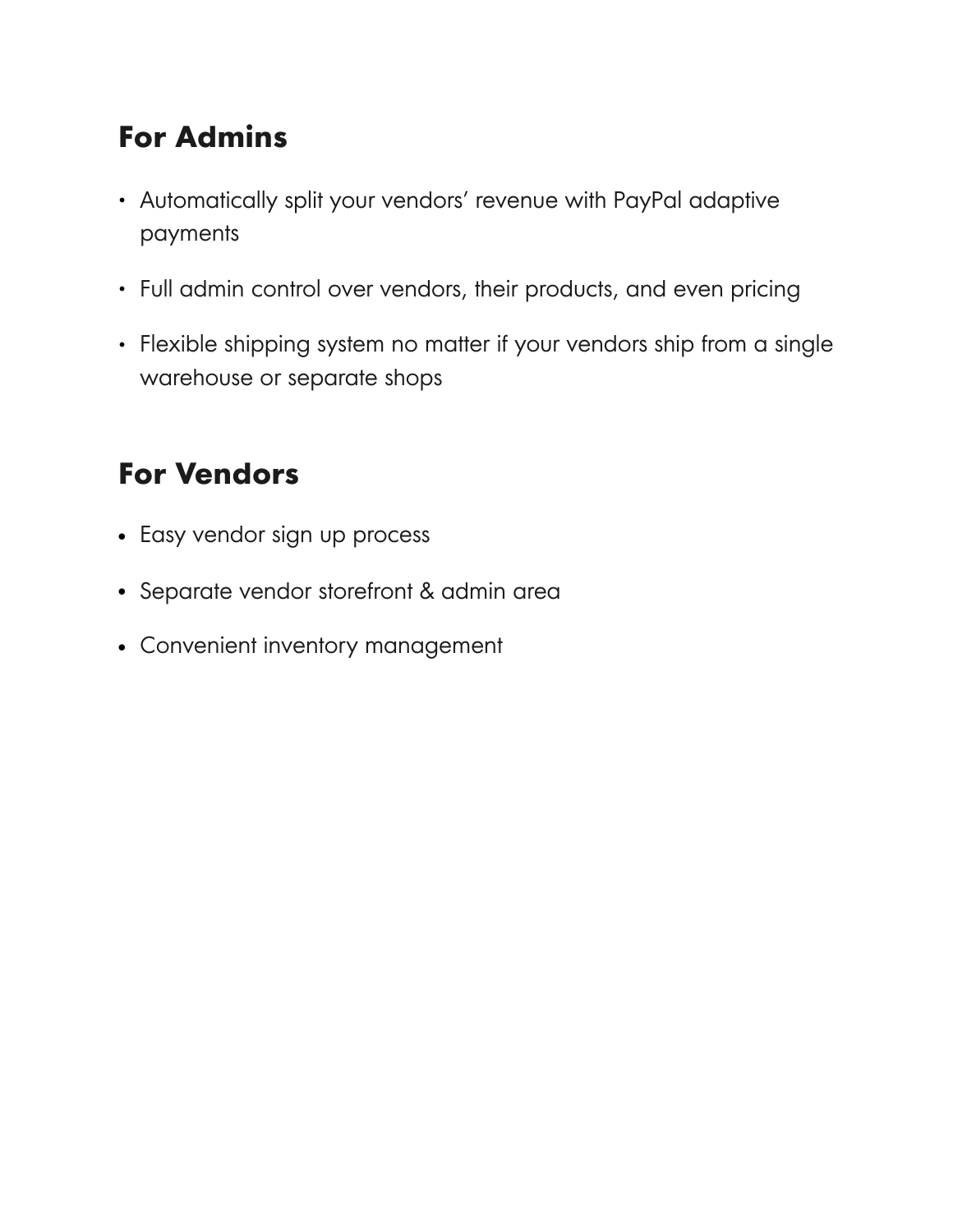# Get Equipped With Every Tool to Create Effortless B2B Shopping Experience



Green Merchant Direct **We Buy Black** 



. Signin/sign up  $\cdot$ 

KANSAS CITY





CopierTrader Kansas City